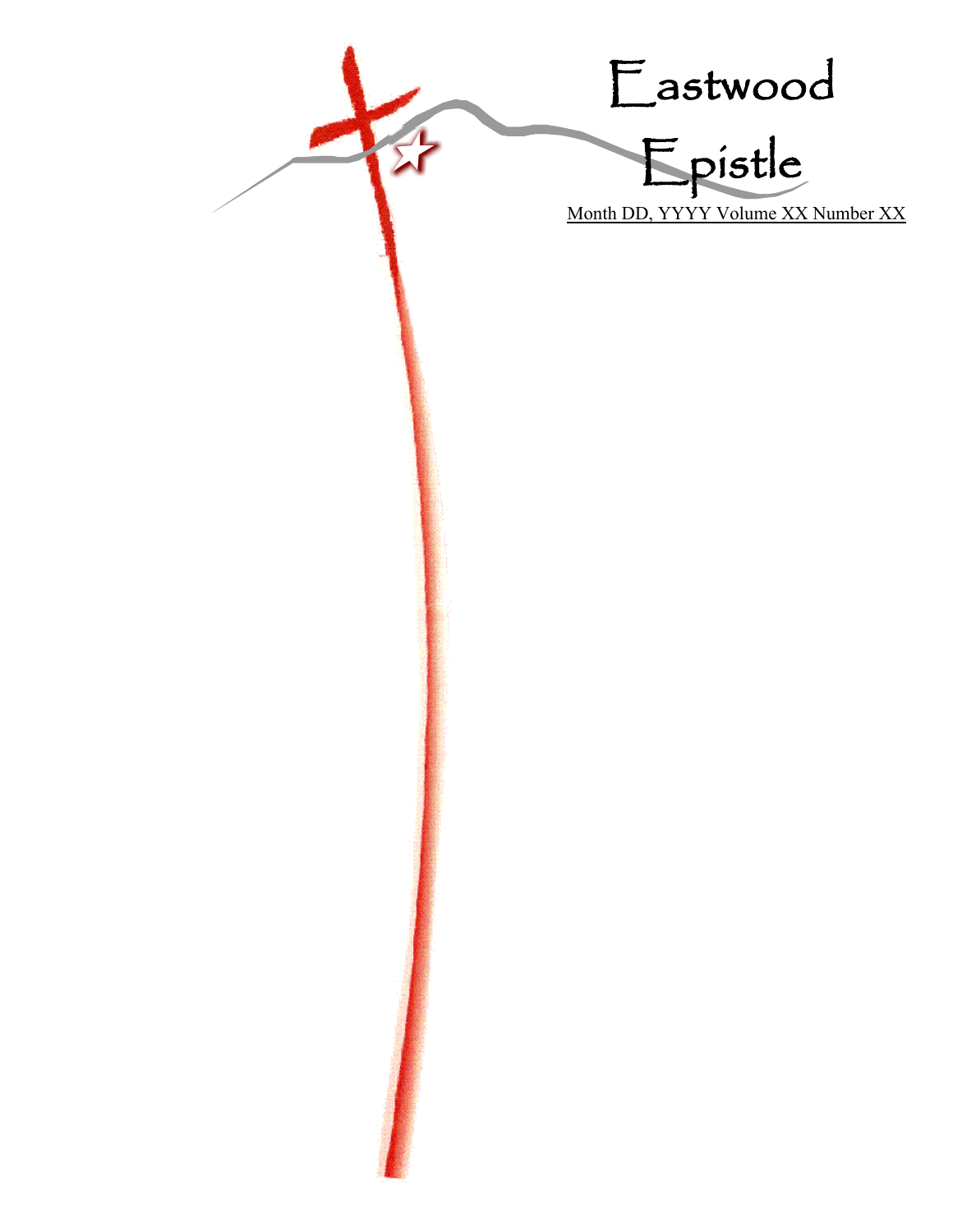# **Schedule of Services**

**Sunday Tuesday Wednesday** 

Bible Class - 9:00 A.M. Ladies Bible Class WNO meal - Sept - May Worship - 10:00 A.M. 10:00 A.M. Bible Study 7:00 P.M.

# **Area TV Programs**

Fridays: 7:00 P.M. Channel #38 (Cable Channel #16) Sundays: 5:00 A.M. Inspiration Channel (Channel #364 Direct TV)

## **Sunday, MONTH DD, YYYY Speaker** - NAME OF SPEAKER **Sermon Topic** - NAME OF SERMON **Scripture** - BOOK CHAPTER:VERSE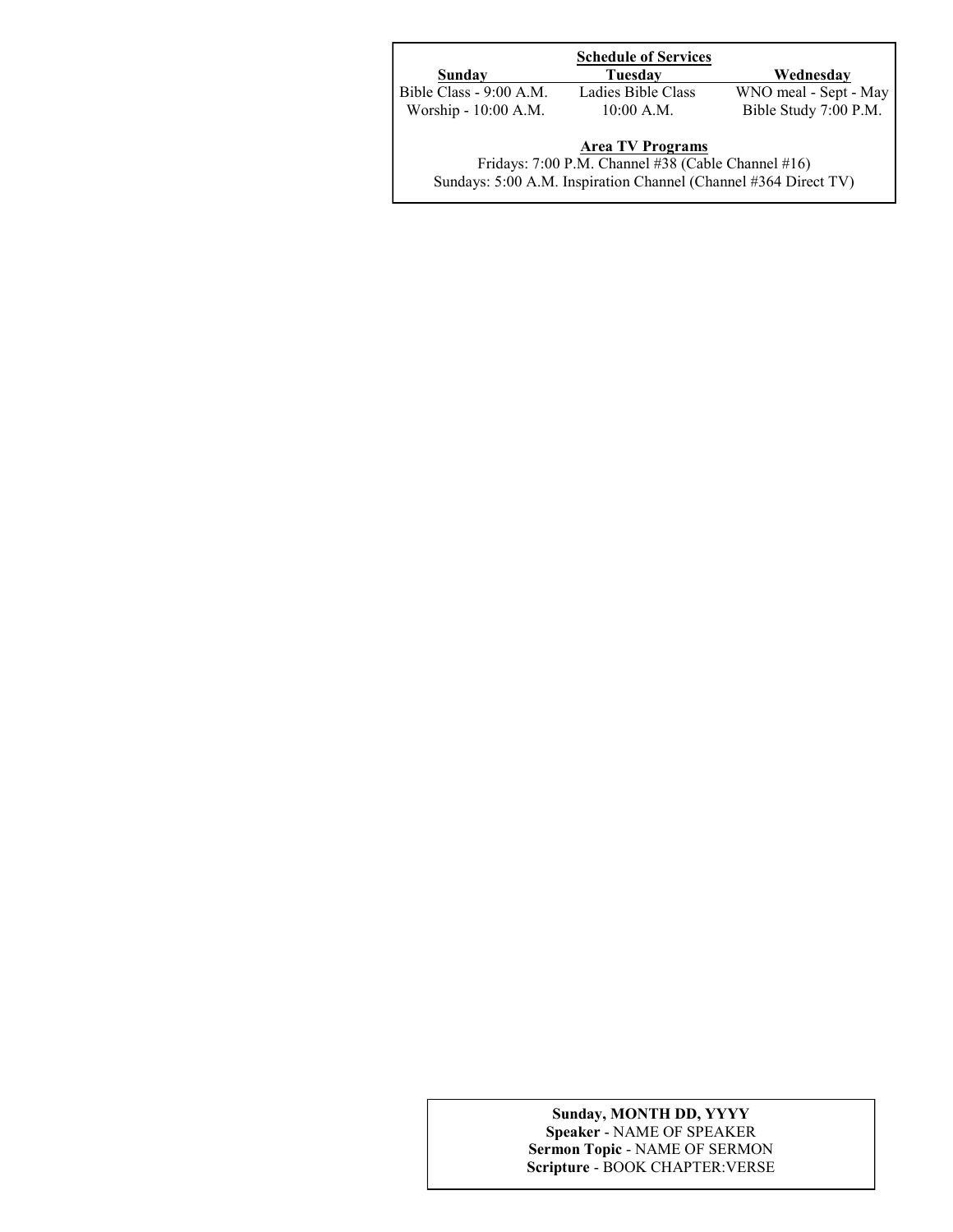